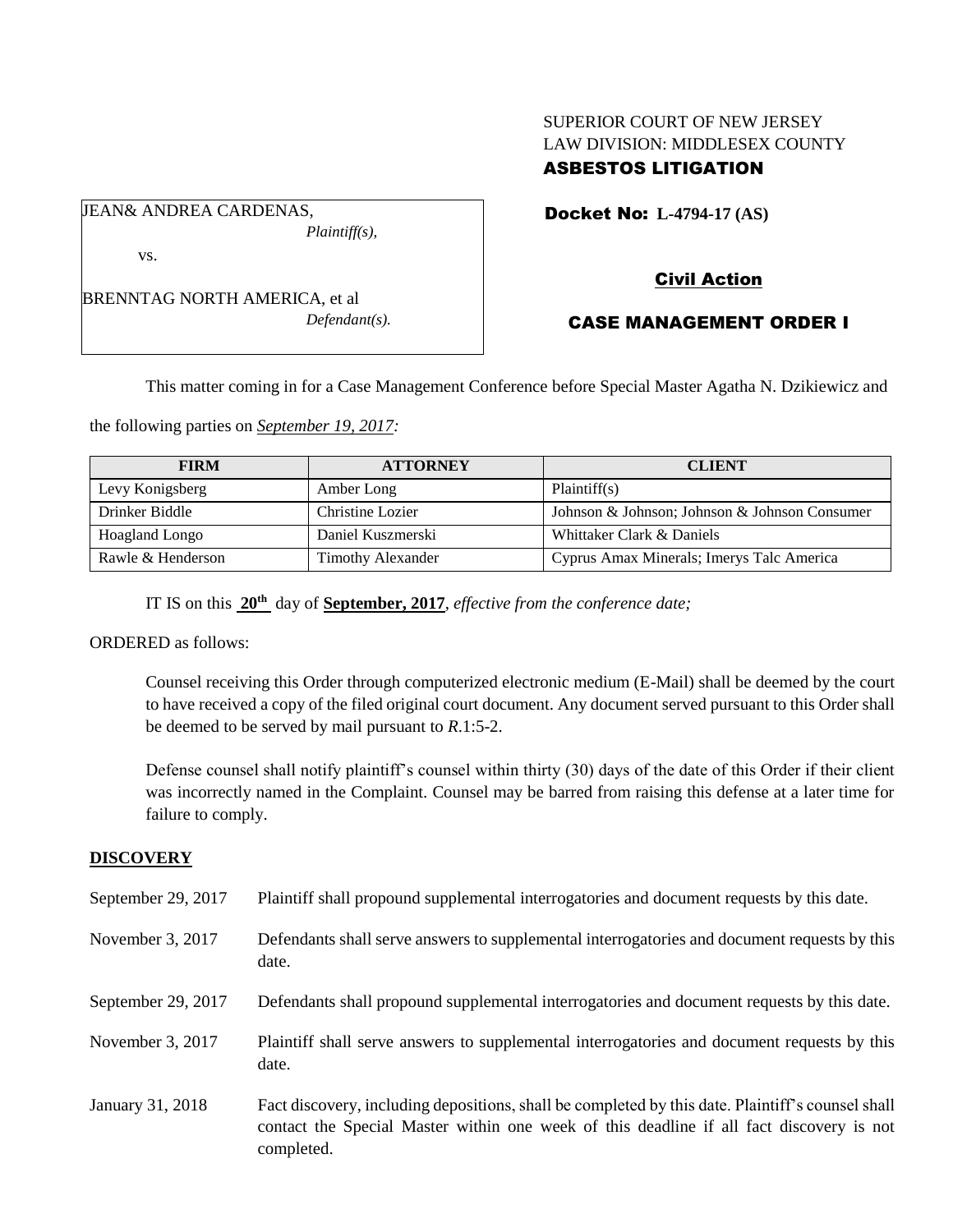January 31, 2018 Depositions of corporate representatives shall be completed by this date.

### **EARLY SETTLEMENT**

March 2, 2018 Settlement demands shall be served on all counsel and the Special Master by this date.

### **SUMMARY JUDGMENT MOTION PRACTICE**

- March 2, 2018 Plaintiff's counsel shall advise, in writing, of intent not to oppose motions by this date.
- March 16, 2018 Summary judgment motions shall be filed no later than this date.
- April 13, 2018 Last return date for summary judgment motions.

### **MEDICAL DEFENSE**

- March 3, 2018 Plaint if shall serve medical expert reports by this date.
- May 4, 2018 Defendants shall identify its medical experts and serve medical reports, if any, by this date. In addition, defendants shall notify plaintiff's counsel (as well as all counsel of record) of a joinder in an expert medical defense by this date.

### **LIABILITY EXPERT REPORTS**

| March 3, 2018 | Plaintiff shall identify its liability experts and serve liability expert reports or a certified expert<br>statement by this date or waive any opportunity to rely on liability expert testimony. |
|---------------|---------------------------------------------------------------------------------------------------------------------------------------------------------------------------------------------------|
| May 4, 2018   | Defendants shall identify its liability experts and serve liability expert reports, if any, by this<br>date or waive any opportunity to rely on liability expert testimony.                       |

#### **ECONOMIST EXPERT REPORTS**

- March 3, 2018 Plaintiff shall identify its expert economists and serve expert economist report(s), if any, by this date or waive any opportunity to rely on economic expert testimony.
- May 4, 2018 Defendants shall identify its expert economists and serve expert economist report(s), if any, by this date or waive any opportunity to rely on economic expert testimony.

#### **EXPERT DEPOSITIONS**

May 25, 2018 Expert depositions shall be completed by this date. To the extent that plaintiff and defendant generic experts have been deposed before, the parties seeking that deposition in this case must file an application before the Special Master and demonstrate the necessity for that deposition. To the extent possible, documents requested in a deposition notice directed to an expert shall be produced three days in advance of the expert deposition. The expert shall not be required to produce documents that are readily accessible in the public domain.

 $\_$  ,  $\_$  ,  $\_$  ,  $\_$  ,  $\_$  ,  $\_$  ,  $\_$  ,  $\_$  ,  $\_$  ,  $\_$  ,  $\_$  ,  $\_$  ,  $\_$  ,  $\_$  ,  $\_$  ,  $\_$  ,  $\_$  ,  $\_$  ,  $\_$  ,  $\_$  ,  $\_$  ,  $\_$  ,  $\_$  ,  $\_$  ,  $\_$  ,  $\_$  ,  $\_$  ,  $\_$  ,  $\_$  ,  $\_$  ,  $\_$  ,  $\_$  ,  $\_$  ,  $\_$  ,  $\_$  ,  $\_$  ,  $\_$  ,